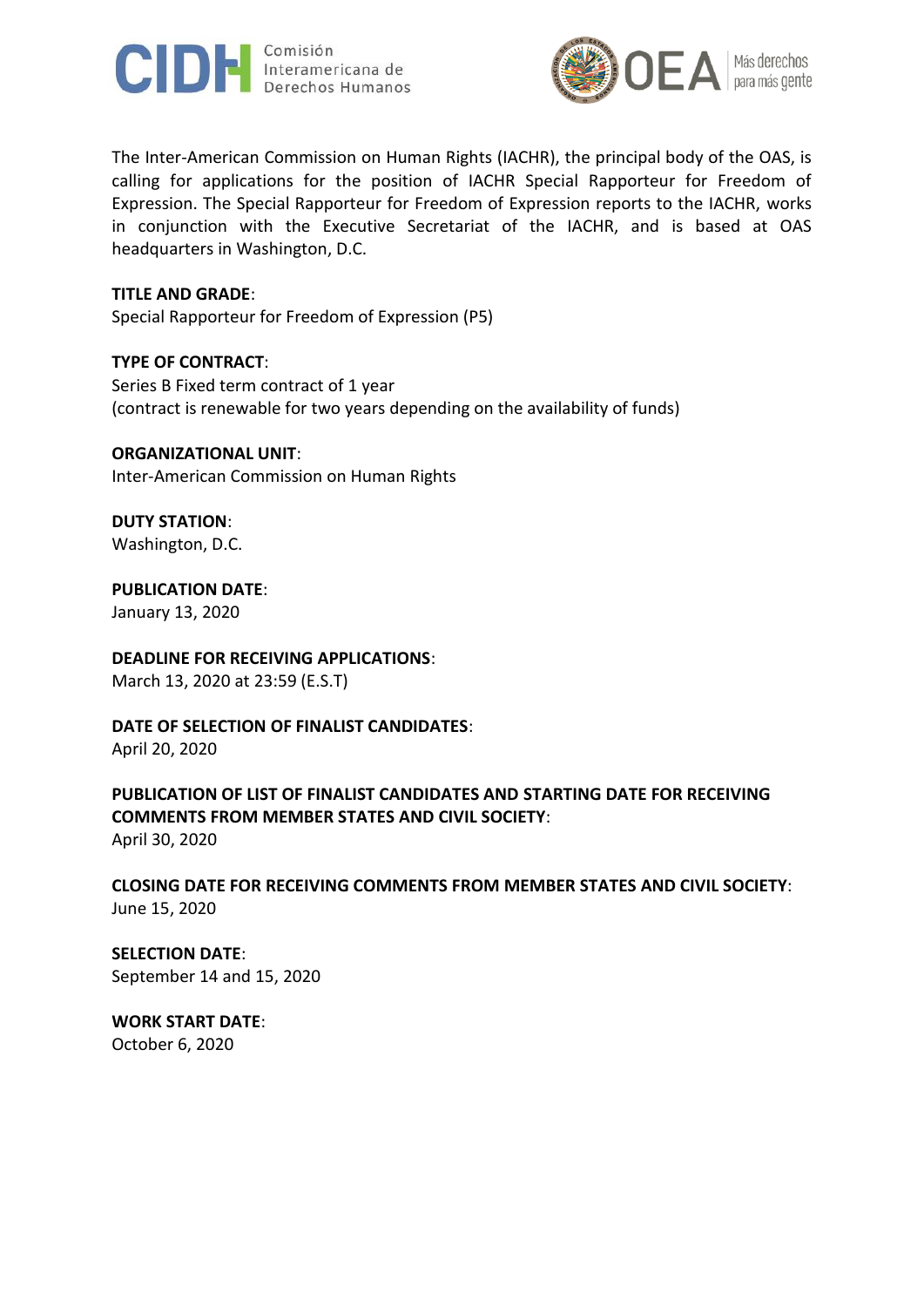



#### **DUTIES AND RESPONSIBILITIES:**

The Special Rapporteur will be responsible for supporting the IACHR in fulfilling its mandate to promote and protect freedom of expression in the Americas. Specifically, the Special Rapporteur will perform the following functions:

- Prepare reports on freedom of expression for the consideration of the IACHR and publication, including thematic reports on matters related to the right to freedom of expression and an annual report on the situation of freedom of expression in the Americas.
- Process individual cases on freedom of expression for the IACHR's subsequent decision and representing, by delegation, the Commission in the proceedings before the Inter-American Court of Human Rights, in cases related to freedom of expression.
- Assist the IACHR in the promotion of international instruments related to freedom of expression, including organizing and participating in promotional activities directed toward government officials, professionals, journalists and students on the work of the IACHR in this area.
- Make recommendations to the IACHR on urgent situations that may require the adoption of precautionary measures or the request of adoption of provisional measures before the Inter-American Court of Human Rights.
- Monitor the situation of freedom of expression in the Hemisphere and provide advice and assistance to the Organization of American States (OAS) Member States in the adoption of legislative, judicial, administrative, or other types of measures that may be necessary to make effective the exercise of the right to freedom of thought and expression.
- Advise and assist other bodies of the OAS on matters related with freedom of expression in the Americas.
- Conduct the necessary activities to raise and manage funds from cooperation sources and to develop projects required to fulfill the assigned mandate.
- Fulfill other mandates related to the promotion and protection of freedom of expression as delegated by the IACHR pursuant to its mandate.

# **QUALIFICATIONS:**

**Citizenship:** Applicants must be nationals of a member state of the OAS.

# **Education and Experience**:

**Essential:** First University Degree (Bachelor) in Law, Journalism or o related field and at least 15 years of relevant professional experience at the national and international level, including, inter alia, interaction with senior government officials, intergovernmental or nongovernmental organizations **OR** Advanced University Degree (Master's) in one of the fields listed above and at least 10 years of relevant experience. Additionally, proven professional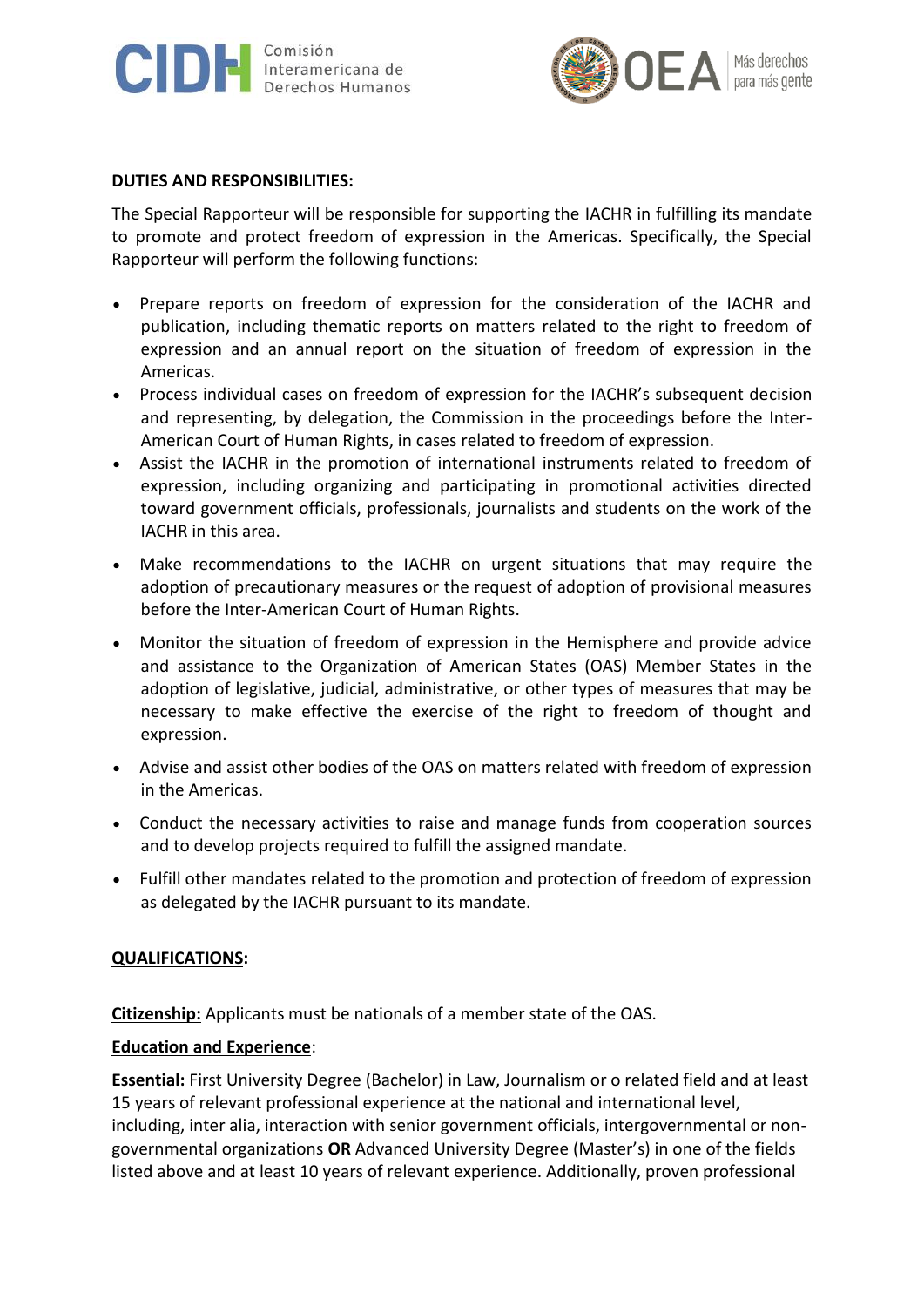



experience and knowledge in: 1) handling the procedures and legal precedents of the IACHR and the jurisprudence of the Inter-American Court of Human Rights, 2) issues related to freedom of expression and human rights in the Americas and 3) seeking funding and supervising projects.

**Desirable:** Advanced degree or other specialized studies in the area of International Law or Human Rights.

#### **Languages:**

**Essential** – Proficient in at least two of the following languages: English, French, Portuguese, and Spanish (read, write and communicate);

**Desirable –** Working knowledge of the other two official languages.

#### **PERSONAL COMPETENCIES:**

Client Orientation, Knowledge Sharing, Teamwork, Interpersonal Skills, Managing and Coaching Staff, Strategic Planning, Encouraging Innovation, and Decision Making/Judgment. Excellent written and oral communication skills. Excellent analytical and interpretative skills. Ability to make public presentations to senior government officials, experts and representatives of human rights non-governmental organizations and the general public.

**References:** Please submit a minimum of two professional references.

#### **Selection procedure and timing:**

The process by which the Special Rapporteur for Freedom of Expression will be selected will follow the procedures established in the applicable regulations, in particular article 15 of the IACHR's Regulations and **[Resolution 04/06](http://www.cidh.org/pdf%20files/resolucion4-06.pdf)**. The deadline for the submission of resumes is March 13, 2020. The names and backgrounds of the candidates selected as finalists for the position will be published on the IACHR website from April 30, 2020 to June 15, 2020 for the information and observations of the Member States and Civil Society. The candidates selected as finalists will be asked to send a short video, no longer than 5 minutes, presenting the reasons they should be selected as Special Rapporteur. The videos will be published on the IACHR website. The IACHR expects to complete the selection process between September 14 and 15, 2020, in order to proceed as per the terms of its Statute and other applicable regulations. The new Special Rapporteur will begin their work on October 6, 2020.

**The person selected to fill the vacancy of Special Rapporteur for Freedom of Expression will have a P-5 position (Series B - 1-year Fixed Term Contract. Contract is renewable for two years depending on the availability of funds). The duties will be carried out in Washington, D.C., USA and will require extensive availability to travel.**

**The GS/OAS embraces equality, diversity and inclusion. Thus, the GS/OAS, in accordance with its rules and regulations, is committed to providing equal opportunities in employment, achieving a diverse staff, and will take into account a wide geographic representation, as well as gender equity and equality, in the selection of candidates.**

**Please note that the mandatory retirement age for staff members at the General Secretariat of the OAS is 65.**